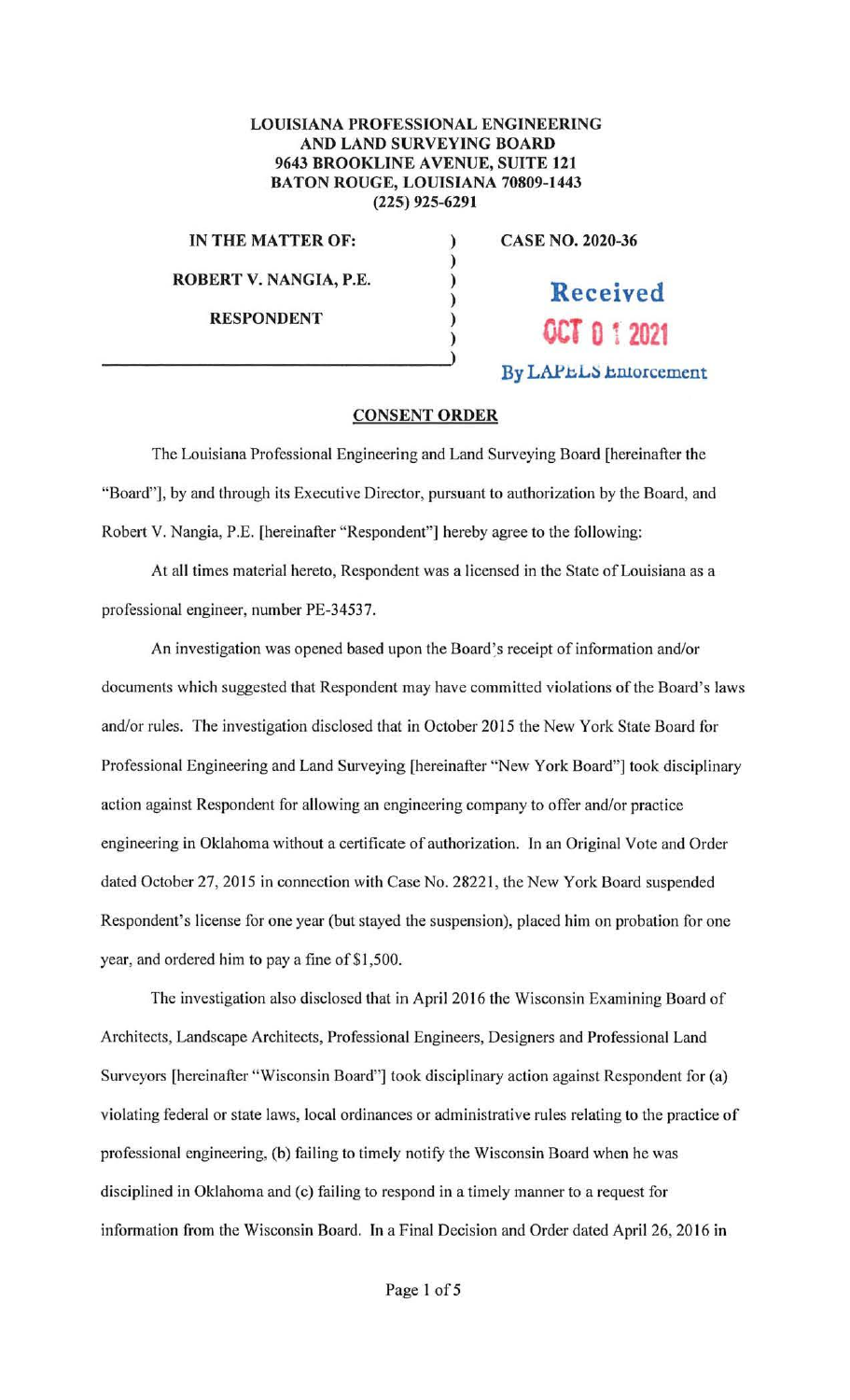connection with Case No. 14 ENG 011, the Wisconsin Board reprimanded Respondent and ordered him to pay costs in the amount of \$680.

On or about September 29, 2017, Respondent submitted to the Board his 2017 Louisiana professional engineer license renewal online, confirming thereon that **(a)** he had not been subject to disciplinary action by the licensing authority in another jurisdiction since his previous license renewal in September 2015, (b) all information provided in his online renewal was true and correct to the best of his knowledge, information and belief, and **(c)** an omission or untrue response may constitute fraud, deceit, material misstatement, perjury or the giving of false or forged evidence under the Board's licensure law.

Furthermore, the investigation disclosed that in January 2018 the Hawaii Board of Professional Engineers, Architects, Surveyors and Landscape Architects [hereinafter "Hawaii Board"] took disciplinary action against Respondent for failing to timely notify the Hawaii Board when he was disciplined in several other states. In a Settlement Agreement Prior to Filing of Petition for Disciplinary Action and Board's Final Order dated January 18, 2018 in connection with Case No. ENG 2016-17-L, the Hawaii Board ordered Respondent to pay an administrative fine of \$1,000.

On or about September 27, 2019, Respondent submitted to the Board his 2019 Louisiana professional engineer license renewal online, confirming thereon that **(a)** he had not been subject to disciplinary action by the licensing authority in another jurisdiction since his previous license renewal in 2017, **(b)** all information provided in his online renewal was true and correct to the best of his knowledge, information and belief, and (c) an omission or untrue response may constitute fraud, deceit, material misstatement, perjury or the giving of false or forged evidence under the Board's licensure law.

La. R.S. 37:698(A)(l) prohibits licensees from committing fraud, deceit, or material misstatement or perjury, or the giving of any false or forged evidence, in applying for a renewal license with the Board. La. R.S. 37:698(H) permits the Board to take disciplinary action against persons who violate La. R.S. 37:698(A)(1), upon a finding of guilt following the preferral of charges, notice and hearing and a majority vote of its entire membership authorized to participate in the proceeding. La. R.S. 37:698(A)(l) and La. R.S. 37:698(H) were in effect at all times material hereto.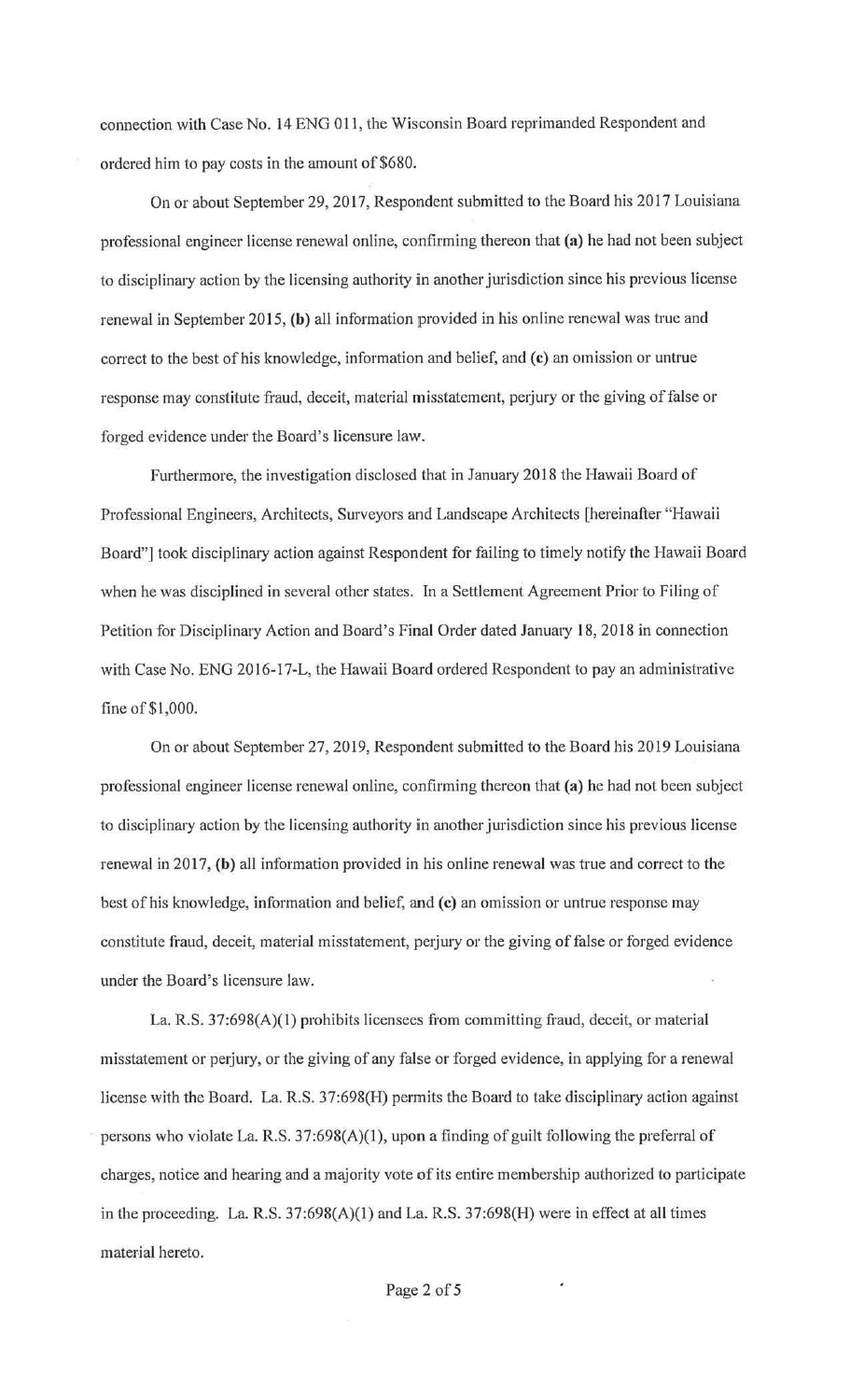It is undisputed that **(a)** at all times material hereto Respondent was licensed in Louisiana as a professional engineer; **(b)** in October 2015 and April 2016 Respondent was subject to disciplinary action by the licensing authorities in other jurisdictions; ( **c)** on or about September 29, 2017 Respondent falsely stated on his 2017 professional engineer license renewal online that he had not been subject to disciplinary action by the licensing authority in another jurisdiction since his previous license renewal in September 2015; **(d)** in January 2018 Respondent was subject to disciplinary action by the licensing authority in another jurisdiction; and (e) on or about September 27, 2019 Respondent falsely stated on 2019 professional engineer license renewal online that he had not been subject to disciplinary action by the licensing authority of another jurisdiction since his previous license renewal in 2017.

By letter dated August 25, 2021, the Board gave notice to Respondent that it was considering the preferral of charges against Respondent on the grounds that Respondent may have violated La. R.S. 37:698(A)(1), relative to fraud, deceit, material misstatement or perjury, or the giving of any false or forged evidence, in applying for a renewal license with the Board.

Wishing to dispense with the need for further disciplinary action and to conclude the instant proceeding without further delay and expense, for the purpose of this proceeding only, Respondent and the Board do hereby enter into this Consent Order, in which Respondent of his own free will consents to the issuance of a Consent Order by the Board, wherein Respondent agrees to **(a)** pay a fine of One Thousand and No/100 (\$1,000.00) Dollars, **(b)** pay administrative costs of One Thousand One Hundred Forty-Nine and 87/100 (\$1,149.87) Dollars, **(c)** successfully complete the Board's online Louisiana Laws and Rules Quiz, **(d)** successfully complete the Board's online Louisiana Professionalism and Ethics Quiz and **(e)** the publication of this Consent Order on the Board's website and a summary of this matter in the Board's official journal, the *Louisiana Engineer and Surveyor Journal,* and the reporting of this matter to the National Council of Examiners for Engineering and Surveying (NCEES), identifying Respondent by name.

Respondent admits that his conduct as set forth above constitutes violations of the above referenced laws and/or rules as stated herein. Respondent acknowledges awareness of said Jaws and/or rules and states that he will comply with all applicable laws and rules henceforth. Respondent has been advised of his right to be represented by counsel before the Board and/or to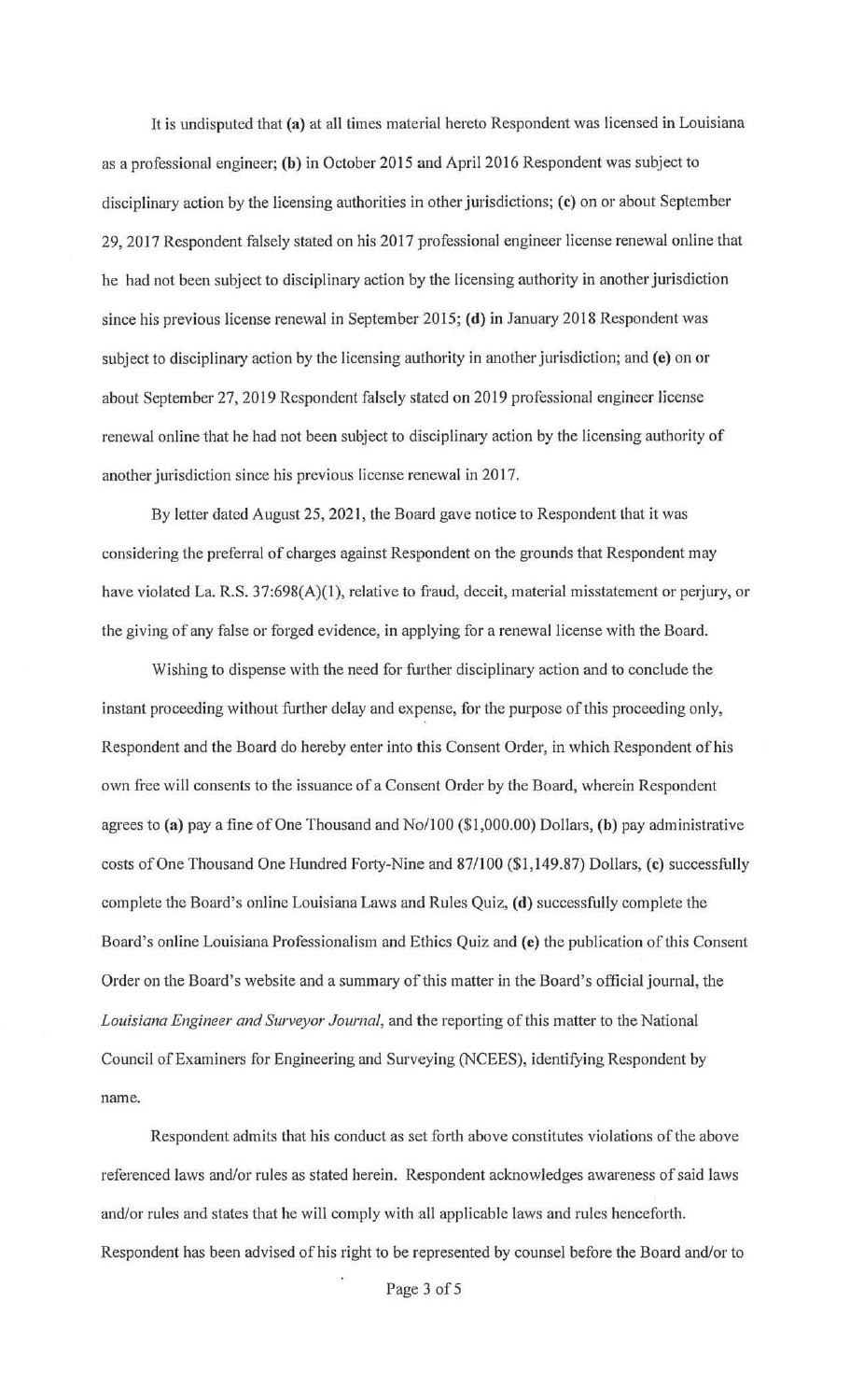appear at any hearing personally or by counsel and present witnesses and evidence in his own behalf, he hereby waives this right and his right to appeal, and he states affirmatively that he has been afforded all administrative remedies due him under the law. Respondent further acknowledges awareness of the fact that the signed original of this Consent Order will remain in the custody of the Board as a public record and will be made available for public inspection and copying upon request.

Therefore, in consideration of the foregoing and by signing this Consent Order, Respondent does hereby waive his right to a hearing before the Board, to the presenting of evidence and witnesses on his behalf, to Findings of Fact and Conclusions of Law in this case, and to judicial review of this Consent Order.

Respondent hereby represents that (a) he fully understands the meaning and intent of this Consent Order, including but not limited to its final and binding effect, (b) he has voluntarily entered into this Consent Order and that no other promise or agreement of any kind has been made to or with it by any person whatsoever to cause the execution of this instrument and (c) the sanctions set forth in this Consent Order do not prevent the Board from taking further disciplinary or enforcement action against Respondent on matters not specifically addressed in this Consent Order.

WHEREFORE, the Louisiana Professional Engineering and Land Surveying Board and Respondent agree that:

1. Respondent shall pay a fine of One Thousand and No/100 (\$1,000.00) Dollars, which shall be tendered to the Board by certified check payable to the Board, due upon the signing of this Consent Order; and

2. Respondent shall pay administrative costs of One Thousand One Hundred Forty-Nine and 87/100 (\$1, 149.87) Dollars, which shall be tendered to the Board by certified check payable to the Board, due upon the signing of this Consent Order; and

3. Respondent shall successfully complete the Board's online Louisiana Laws and Rules Quiz with a score of 90% or higher and return it to the Board within sixty (60) days of the effective date of this Consent Order; and